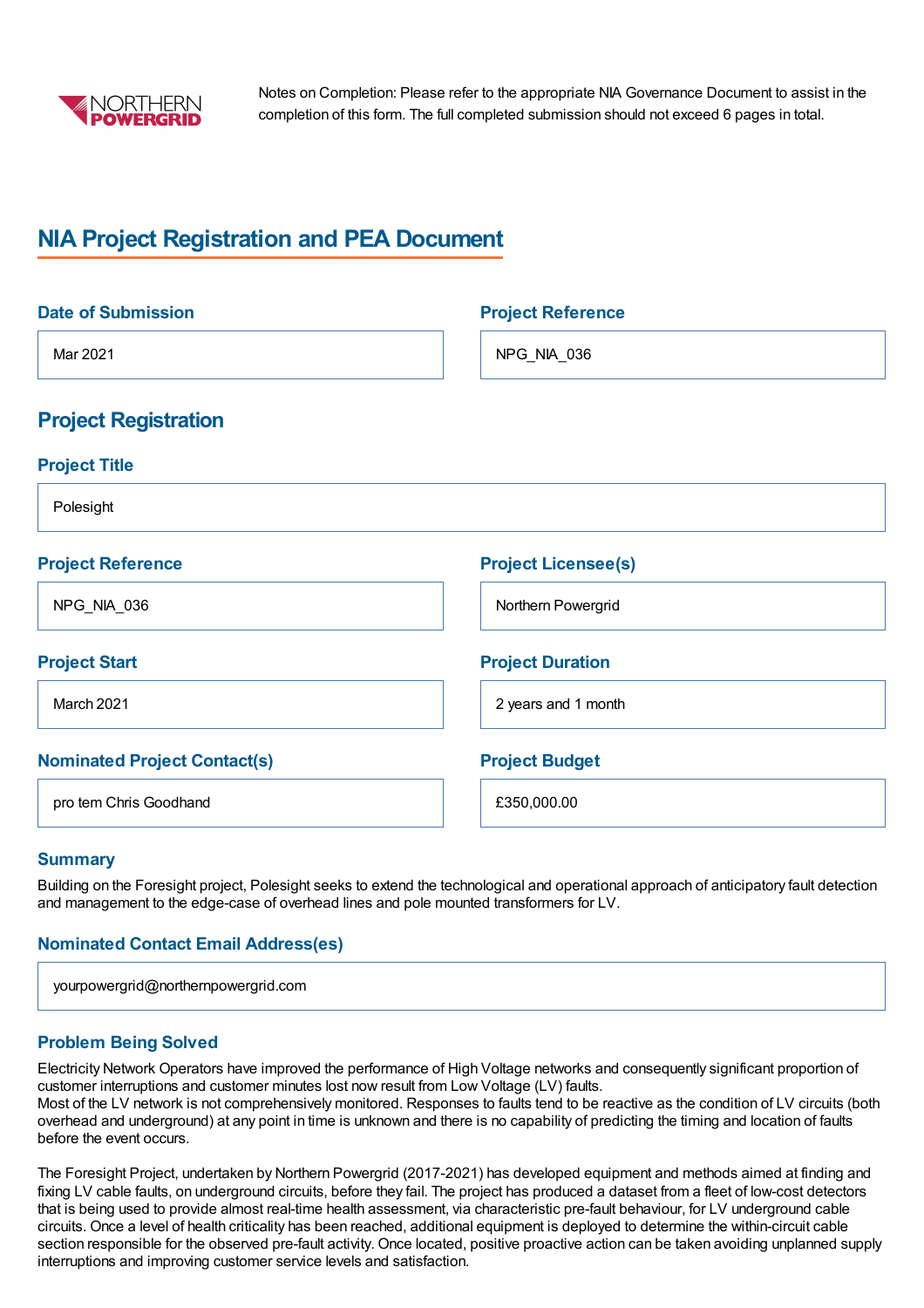The Foiresight solution is proving beneficial for cable-based urban networks with high customer densities, but this is not the case at the periphery of urban areas where overhead lines and pole-mounted substations are utilised. Here many 200/315kVA transformers, mounted in an "H" pole configuration, feed housing estates and light industrial units and there is a need to ensure that all parts of the network can enjoy the same benefits that have been seen from the Foresight project.

A similar cost-effective solution is required for pole-mounted substations where 1-2 LV circuits are more typical, and where faults may occur from either the downstream LV cables or the overhead networks from which they are fed.

## **Method(s)**

Building on the learning from the Foresight project, Polesight will develop and test a low-cost sensing/monitoring system which enables DNO's to monitor LV pole-mounted networks, identify developing faults then to locate the position of defects which will develop into LV faults before supply interruptions occur.

The program of work includes a relatively small-scale filed trial with the aim of verifying the efficacy of the system, identifying any practical issues associated with wider deployment of the system and to identify associated costs and the economics of that deployment..

The output of the project will be a functional specification which can be used by any GB DNO for such a solution.

To inform the specification, a piece of hardware, likely to be a hybrid combination of EA Technology's VisNet Hub and Guard, the latter developed on the Foresight project, will be adapted to suit the pole-mounted environment (weather conditions, customer numbers and price point). The resulting low-cost system will be deployed on pole mounted substations with a mixture of overhead and underground circuits.

The key project stagesare as follows:

\* Deploy a mixture of Guard and VisNet Hub LV equipment to monitor selected Pole mounted substation LV circuits Identify and categorise pre-fault signature waveforms for LV overhead Lines/cables and pole top furniture (insulators)

\* Deploy prototype low-cost sensor devices which incorporate pre-fault recognition algorithms based on the pre-fault signatures which are to be identified in this project. (These sensors will be developed by EA Technology in parallel to this project)

\* Produce draft equipment specifications and network operating procedure documents to enable transfer into business as usual the management of pole mounted substation circuit faults by intervening before supplies are interrupted by faults or at the very least, identify where the fault is located in a more expedient manner.

\* Draw conclusions for pole top LV fault and pre fault management approaches that are applicable to all DNO's.

\* Assess the issues and economics associated with broader deployment of the developed technology.

## **Scope**

This project is to improve our understanding of indicative pre-fault behaviour relating to pole mounted substations, their outgoing circuits and the development of management options for LV Overhead Line networks. Scope includes operational issues and economics/business case assessment.

Northern Powergrid has a large population of such LV networks and the learning from the Foresight Project will provide additional insight into the expected failure types and how these could be applied to pole mounted substations.

## **Objective(s)**

Primary project objectives of the project are:

\* Detection and location of developing faults from pole mounted equipment, enabling remedial works to be carried out as part of a planned program of work before faults develop into loss of supply events.

\* Demonstration of the use of a network of low-cost sensing devices installed on pole mounted substations and associated communications.

\* Development of a strategy and protocol for detection and location of incipient faults on the LV pole mounted substations.

Knowledge relating to the evolution of pole mounted substation and circuit defects into supply interrupting faults using a method which minimises the impact on customers.

\* Development and testing of novel techniques to potentially deliver a significant decrease in DNO CMLs and CIs originating from pole mounted substation circuit faults.

\* Demonstration that low-cost sensing devices help to identify issues early in order to support network performance improvements.

\* Deliver and report conclusions, technical, operational and economic, that relate to the implementation and management of pole mounted substations that are applicable to all GB LV networks

\* Develop a functional specification for a Pole Mounted Substation monitor with the added functionality of pre-fault detection.

#### **Consumer Vulnerability Impact Assessment (RIIO-2 Projects Only)**

n/a

## **Success Criteria**

Project success criteria are the successful delivery of the listed project objectives or the halting of the project, having concluded that the objectives are either not technically and/or economically feasible, at any of the project stage gates. In either case a successful outcome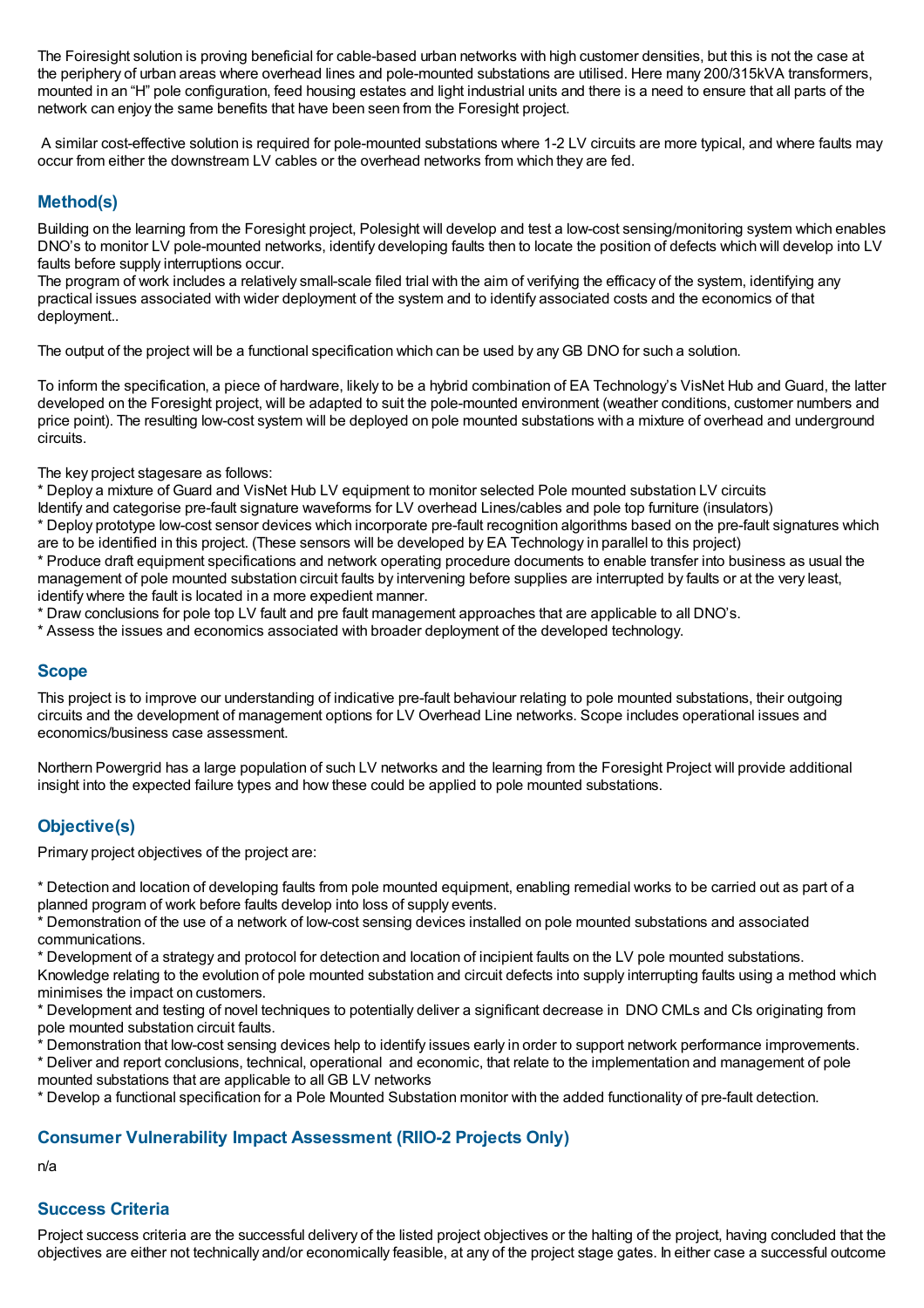would include dissemination of the project findings and the learning developed.

## **Project Partners and External Funding**

None

#### **Potential for New Learning**

The success of the project will provide DNO's with a more comprehensive method of determining and reacting to pole mounted substation circuit faults before they occur, via a new technological approach allied to a method of working to engage LV network restoration teams and information records with detailed pre-fault location and proactive fault management. All of these are of direct relevance to all network licensees and some elements of this learning may additionally inform other fault management approaches.

#### **Scale of Project**

To understand pole mounted substation pre-fault behaviour and intervention options, it is necessary to instrument and monitor an area of network where enough faults will occur during the duration of the trial. We have selected worst performing network pole mounted construction types to improve the chances of observing the faults. To ensure that we will experience a statistically valid number of faults over two years the following volumes of equipment have been specified:

Sensing:

50 modified Guard devices installed across the identified circuits to alert pre fault signatures to suit the Pole Mount environment 20 modified VisNet Hub monitoring devices with the option to develop and trial new algorithms/apps relating to faults to suit the pole mount environment

### **Technology Readiness at Start**

**Technology Readiness at End**

TRL4 Bench Scale Research

TRL7 Inactive Commissioning

#### **Geographical Area**

The precise location for installation of technology will be determined as part of the project. Any location on the Northern Powergrid network may be selected.

#### **Revenue Allowed for the RIIO Settlement**

None

#### **Indicative Total NIA Project Expenditure**

£300,000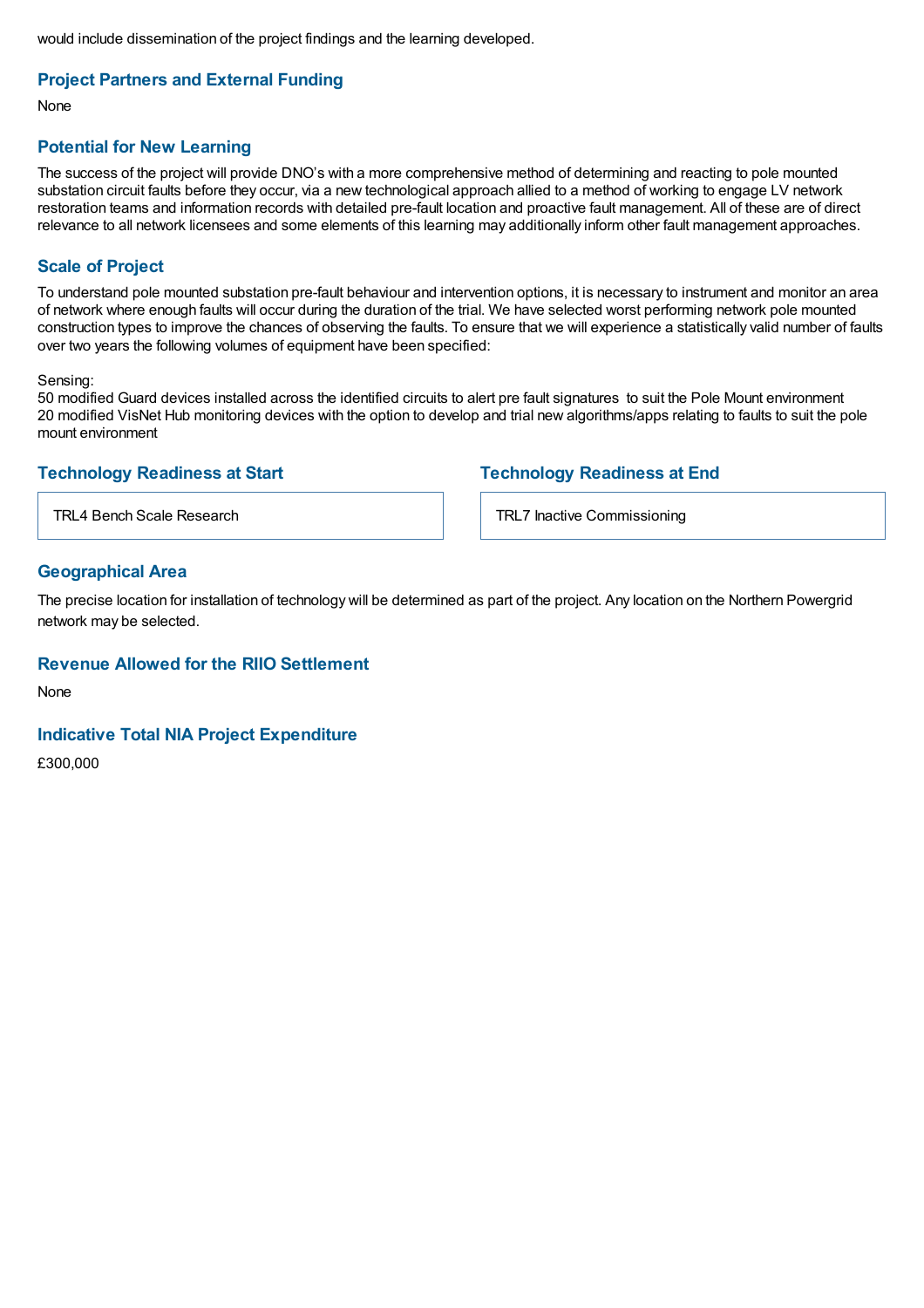## **Project EligibilityAssessment Part 1**

There are slightly differing requirements for RIIO-1 and RIIO-2 NIA projects. This is noted in each case, with the requirement numbers listed for both where they differ (shown as RIIO-2 / RIIO-1).

## **Requirement 1**

Facilitate the energy system transition and/or benefit consumers in vulnerable situations (Please complete sections 3.1.1 and 3.1.2 for RIIO-2 projects only)

Please answer **at least one** of the following:

#### **How the Project has the potential to facilitate the energy system transition:**

n/a

### **How the Project has potential to benefit consumer in vulnerable situations:**

n/a

### **Requirement 2 / 2b**

Has the potential to deliver net benefits to consumers

Project must have the potential to deliver a Solution that delivers a net benefit to consumers of the Gas Transporter and/or Electricity Transmission or Electricity Distribution licensee, as the context requires. This could include delivering a Solution at a lower cost than the most efficient Method currently in use on the GB Gas Transportation System, the Gas Transporter's and/or Electricity Transmission or Electricity Distribution licensee's network, or wider benefits, such as social or environmental.

## **Please provide an estimate of the saving if the Problem is solved (RIIO-1 projects only)**

The additionality to the Foresight project's financial benefit, as a result of further extending the reach of anticipatory fault management is unclear but is estimated to be in the range £1-2m per annum during ED3.

## **Please provide a calculation of the expected benefits the Solution**

The limited field trials mean that the impact of the trial itself is minimal.

#### **Please provide an estimate of how replicable the Method is across GB**

The project outcomes is applicable to all GB networks. It is initally estimated that around 20% of LV pole-mounted substations would be suitable for and benefit from this approach. A conservative estimate is that 60-70k sites across GB.

## **Please provide an outline of the costs of rolling out the Method across GB.**

Coists at this time are noty known. the project aiums to assess the economics and unit cost for such an implementation.

## **Requirement 3 / 1**

Involve Research, Development or Demonstration

A RIIO-1 NIA Project must have the potential to have a Direct Impact on a Network Licensee's network or the operations of the System Operator and involve the Research, Development, or Demonstration of at least one of the following (please tick which applies):

 $\blacktriangledown$  A specific piece of new (i.e. unproven in GB, or where a method has been trialled outside GB the Network Licensee must justify repeating it as part of a project) equipment (including control and communications system software).

A specific novel arrangement or application of existing licensee equipment (including control and/or communications systems and/or software)

A specific novel operational practice directly related to the operation of the Network Licensees system

 $\Box$  A specific novel commercial arrangement

RIIO-2 Projects

 $\Box$  A specific piece of new equipment (including monitoring, control and communications systems and software)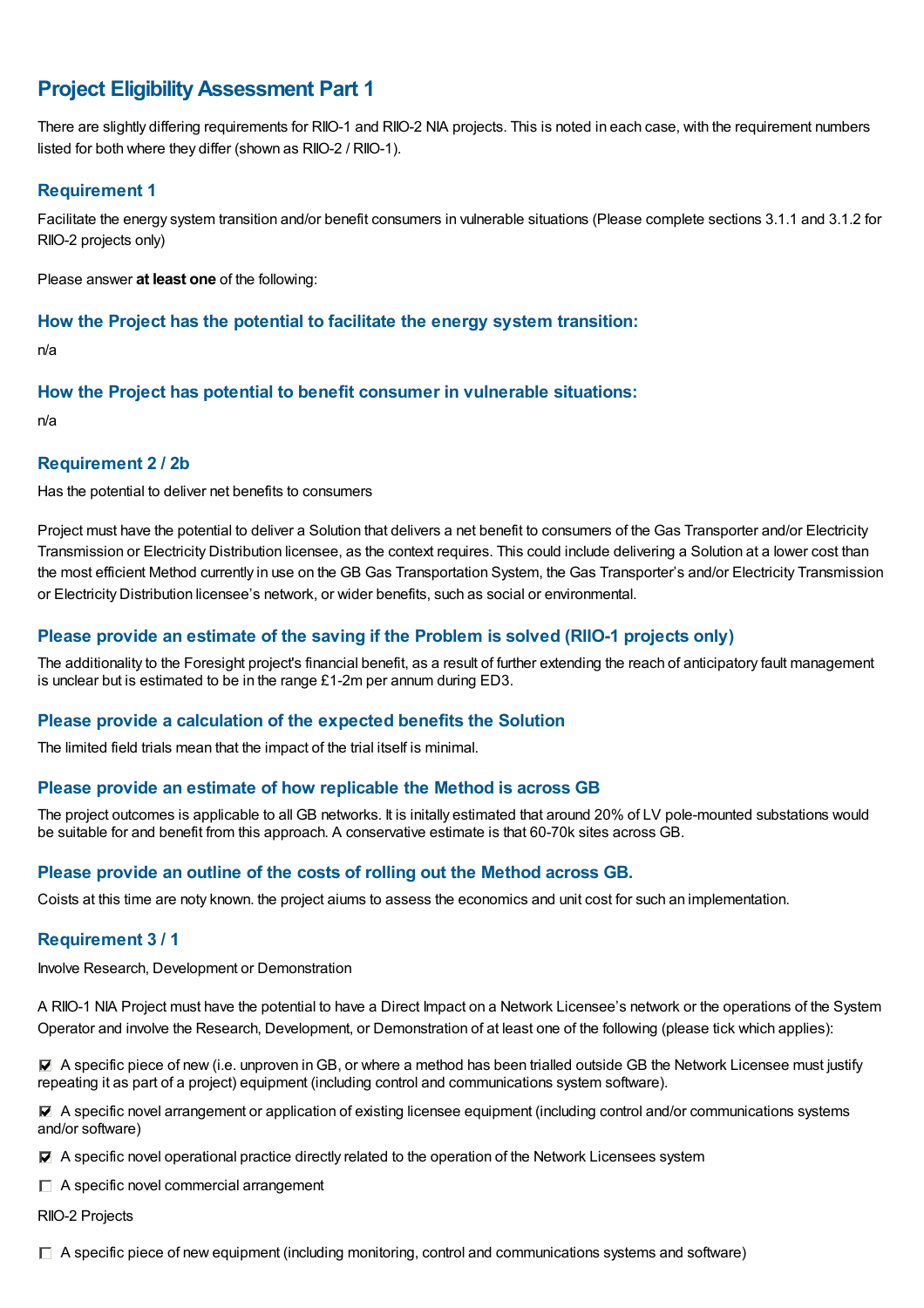$\Box$  A specific piece of new technology (including analysis and modelling systems or software), in relation to which the Method is unproven

 $\Box$  A new methodology (including the identification of specific new procedures or techniques used to identify, select, process, and analyse information)

 $\Box$  A specific novel arrangement or application of existing gas transportation, electricity transmission or electricity distribution equipment, technology or methodology

 $\Box$  A specific novel operational practice directly related to the operation of the GB Gas Transportation System, electricity transmission or electricity distribution

 $\Box$  A specific novel commercial arrangement

### **Specific Requirements 4 / 2a**

## **Please explain how the learning that will be generated could be used by the relevant Network Licensees**

n/a

#### **Or, please describe what specific challenge identified in the Network Licensee's innovation strategy that is being addressed by the project (RIIO-1 only)**

The project specifically addresses issues of reliability and restoration times, both identified by the customers as their number one priority. The project outcomes also allow us to reduce the impact of releiability on vulnerable customers by reducing the number of unplanned outages and allowing the customer to be prepared and for us to ensure that appropriate support and mitigation can be put in place.

 $\overline{V}$  Has the Potential to Develop Learning That Can be Applied by all Relevant Network Licensees

#### **Is the default IPR position being applied?**

**⊽** Yes

## **Project EligibilityAssessment Part 2**

#### **Not lead to unnecessary duplication**

A Project must not lead to unnecessary duplication of any other Project, including but not limited to IFI, LCNF, NIA, NIC or SIF projects already registered, being carried out or completed.

#### **Please demonstrate below that no unnecessary duplication will occur as a result of the Project.**

This project builds on Foresight. The learning from this cutting edge project has been constantly compared with the state of the art and no similar applications suitable for LV OHL networks can be found.

### If applicable, justify why you are undertaking a Project similar to those being carried out by any other **Network Licensees.**

n/a

## **Additional Governance And Document Upload**

#### **Please identify why the project is innovative and has not been tried before**

The project builds on the current state of the art and relatively new learning outcomes delivered by the Foreight project.

#### **Relevant Foreground IPR**

n/a

#### **Data Access Details**

n/a

#### Please identify why the Network Licensees will not fund the project as apart of it's business and usual **activities**

whilst the Foresight learning is encouraging it merely hints as to what can be done using in the alternative araena of overhead lines (as opposed to underground cables). As such the technological risk, consistent with the initial technology readiness level, inherent in the Polesight project remains high and the returns in the case of a successful project remain uncertain. the porject itself does not deliver